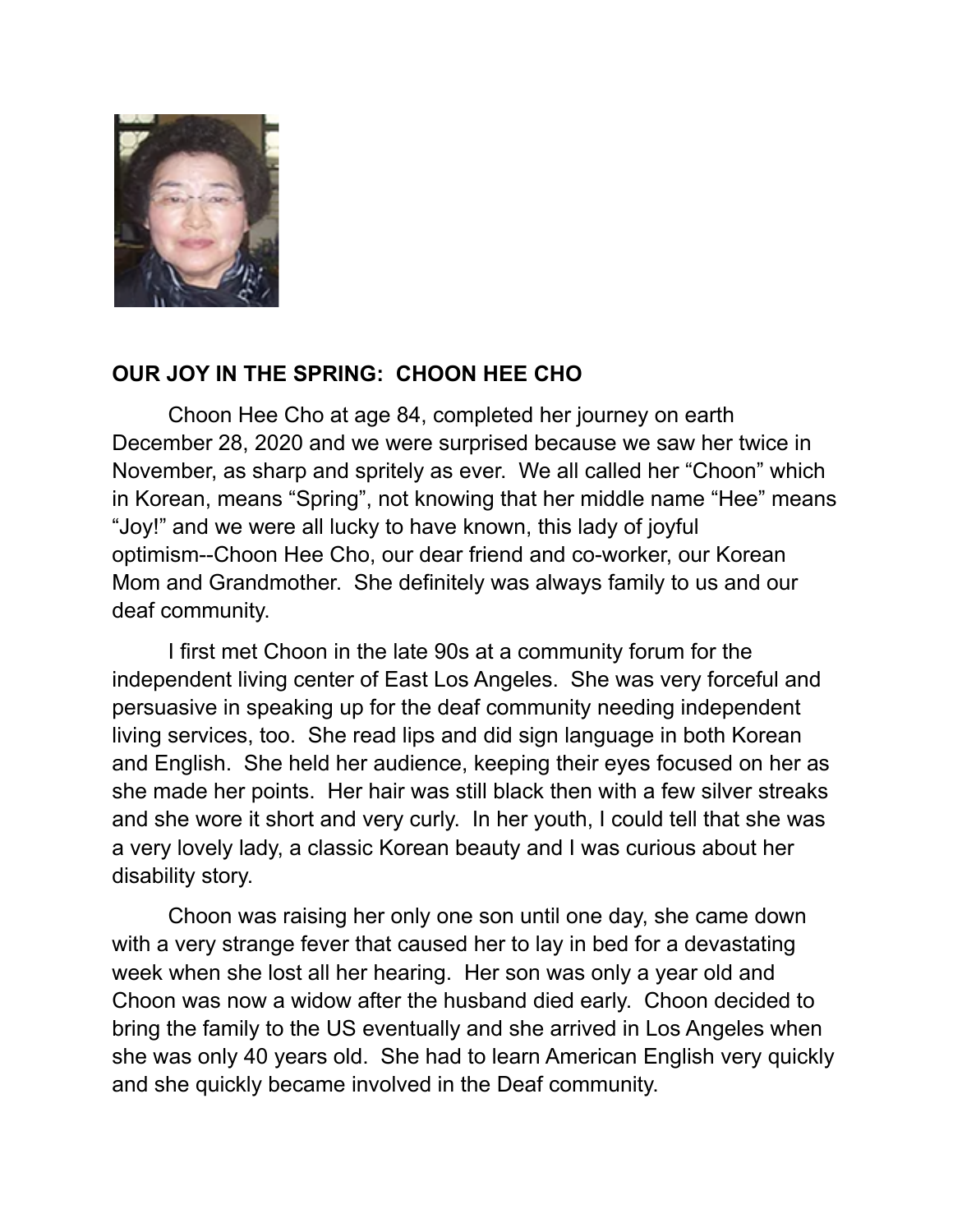Choon was always keenly interested in helping people and her joy often came from a feeling of satisfaction that she had provided very concrete help to people needing all kinds of services. When she finally had to retire, the office where she worked as an advocate had to close but I remember her very well and her co-workers who eventually joined our staff suggested to draft her, even as a volunteer. She happily agreed and what was only being discussed as a possibility became a viable project assisting people with hearing impairments.

In 2017, we had a chance to travel with Choon to Washington, D.C. for the annual conference for independent living centers. There we had a taste of the entire disability rights movement and we were among hundreds of disability rights advocates and activists. Choon brought her 3-wheeled walker and went about the crowd meeting people and chatting up a storm. Whenever we had to move, like when we were making our legislative visits, she was the first to show up, outmaneuvering the others. She was supposed to have had a personal care attendant who could not keep up with her either. I will never forget at the airport, as we were getting ready to board the airplane, we were all famished and I offered her a banana. It was just what she needed—some food to ease her hunger and a nice soft banana peel scrub on her face! We were all giggling as she unabashedly rubbed the banana peel on her flawless face! Her red lipstick stood out better and her beautiful Korean eyes seemed to have grown more lashes with her banana magic. Choon made us all laugh but she was serious about the cosmetic wonders of the humble banana peel.

And then there were the pains of her aging experience. Choon embraced it without apologies—in fact, she was aging gracefully. She always came fully groomed without a hair strand out of place. Yet Choon never hid her pain—she talked about it openly and always shared how she dealt with it by working closely with her doctors, doing her exercises and eating right. She was also very open to alternative and traditional homeopathic remedies. But as a real trooper, whenever we had consumer events at CALIF, there was Choon, standing by the food as a volunteer,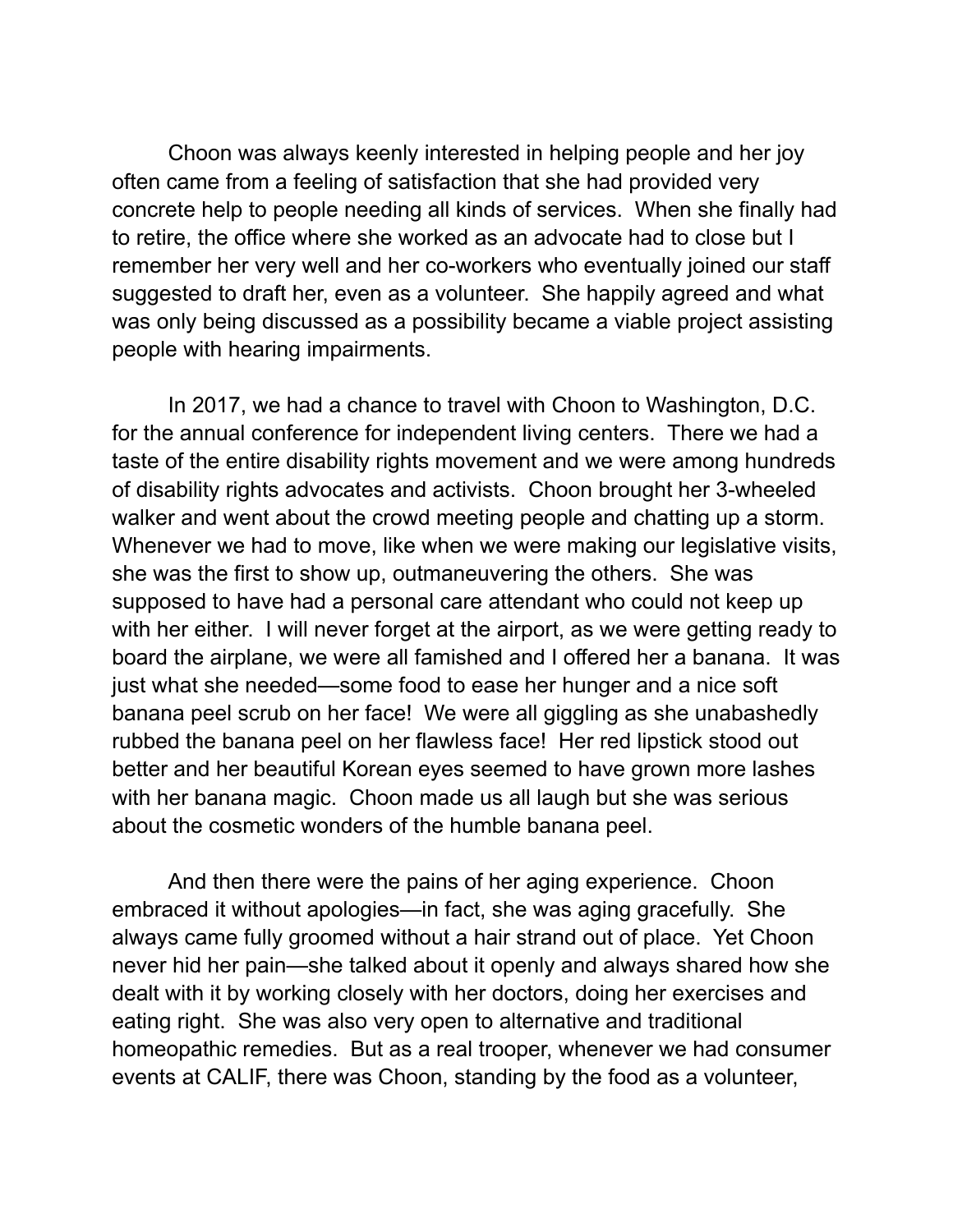with a ladle in hand and helping people with their plates, making sure, everyone had their share of the festive meal.

Apparently, even at the interruption of the pandemic, Choon was sought after. At the announcement of her death, we got word that where she used to live, people were calling and actually coming to the office just to verify that she, indeed, had passed on. Due to COVID 19 restrictions, we could not attend the family services but we celebrate Choon every day at CALIF. Whenever and wherever we bring joy, Choon is there and when Spring arrives, her Spirit says "Hi!"

Written by: Lillibeth Navarro February 10<sup>th</sup>, 2021